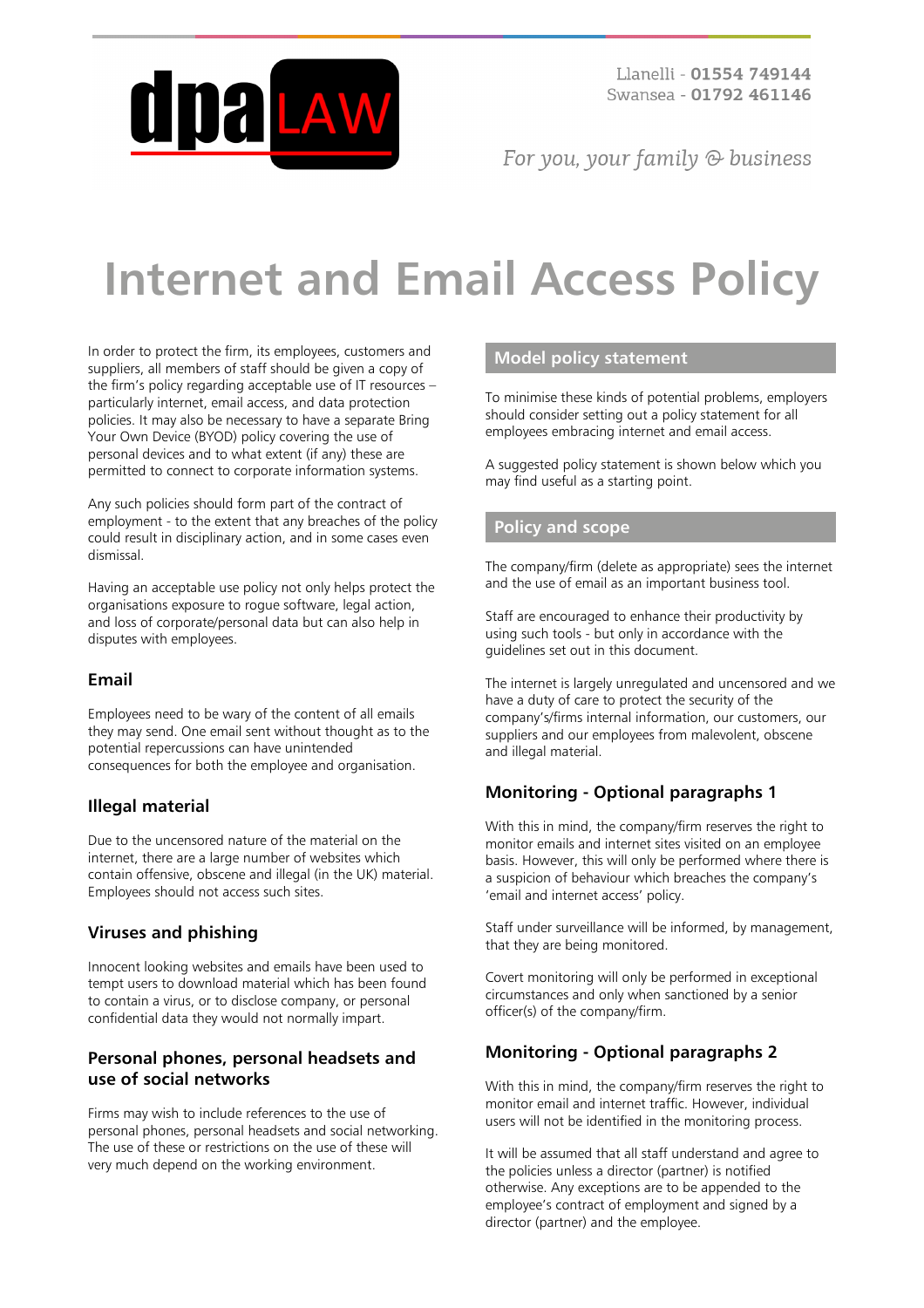All the company's/firm's resources, including computers, access to the internet and email are provided solely for business purposes.

The purpose of this policy is to ensure that you understand to what extent you may use the computer(s) owned by the company/firm for private use and the way in which access to the internet should be used within the company/firm, to comply with legal and business requirements.

This policy applies to all employees of the company/firm and failure to comply may lead to disciplinary action in line with the Disciplinary Procedure. In addition, if your conduct is unlawful or illegal you may be personally liable.

#### **General principles**

A computer and internet access is provided to you, to support the company's/firm's activities.

Private use of computers and the internet is permitted subject to the restrictions contained in this policy. Any private use is expected to be in the employee's own time and must not interfere with the person's job responsibilities. Private use must not disrupt IT systems or harm the company/firm's reputation.

You should exercise caution in any use of the internet and should never rely on information received or downloaded without appropriate confirmation of the source.

#### **Access to the internet and email**

All/The following users have access to the internet and email from all/the following PCs...

#### **Personal use**

The internet may not be accessed for personal use during normal hours of employment. Occasional use for personal reasons is allowed outside working hours, however the restrictions set out in 'Browsing/downloading material' (below) must be adhered to.

Personal emails may not be sent/received unless in an emergency and with prior authority from a manager.

[Optional paragraph on Personal use of mobile phones, personal headsets and social networking]

#### **Emails and email attachments**

Emails must conform to the same rules as issuing correspondence on the company's/firm's headed paper.

Optional sentence - Emails must be authorised by either a director/partner (or manager).

Emails must not contain controversial statements/opinions about organisations or individuals. In particular, racial or sexual references, disparaging or potentially libellous/ defamatory remarks and anything that might be construed as harassment should be avoided.

Emails must not contain offensive material.

Emails containing a virus must not knowingly be sent.

Emails coming from an unknown source must not be opened but disclosed to management (see Disclosure).

Emails sent externally, must contain the company's/firm's disclaimer (see sample below)

Emails (sent and received) must be stored in the appropriate client files and use the same naming conventions which are used to store letters and other correspondence.

#### **Browsing/downloading material**

Only material from bona fide business, commercial or governmental websites should be browsed/downloaded.

No other material should be browsed/downloaded. This specifically includes games, screensavers, music/video and illegal, obscene or offensive material.

#### **Laptops/portables and portable media devices**

# **a) Travelling with laptops/portables**

- Laptops are liable to be inspected by authorities particularly if travelling by air/sea/rail, both within and outside the UK. Where an employee has a company's/ firm's laptop they must ensure that it does not knowingly contain illegal material.
- Laptops containing corporate data should be encrypted.

# **b) Using laptops/portables on remote connections**

• Company's/firm's laptops may be used for email/ internet use without being connected to the corporate server. Appropriate security software to allow such access and to control viruses, should be installed.

# **c) Using portable media devices**

- Portable media devices include USB drive, CDs, DVDs etc
- Where these contain confidential corporate or personal data, the data contained on these devices should be encrypted.

## **Disclosure**

Employees have a duty to report the following to management:

- suspect emails/email attachments/websites
- obscene/illegal material found on a PC
- persistent use of the internet for personal reasons
- persistent downloading of illegal/obscene/offensive material
- loss of corporate data or loss of machines and devices containing corporate data